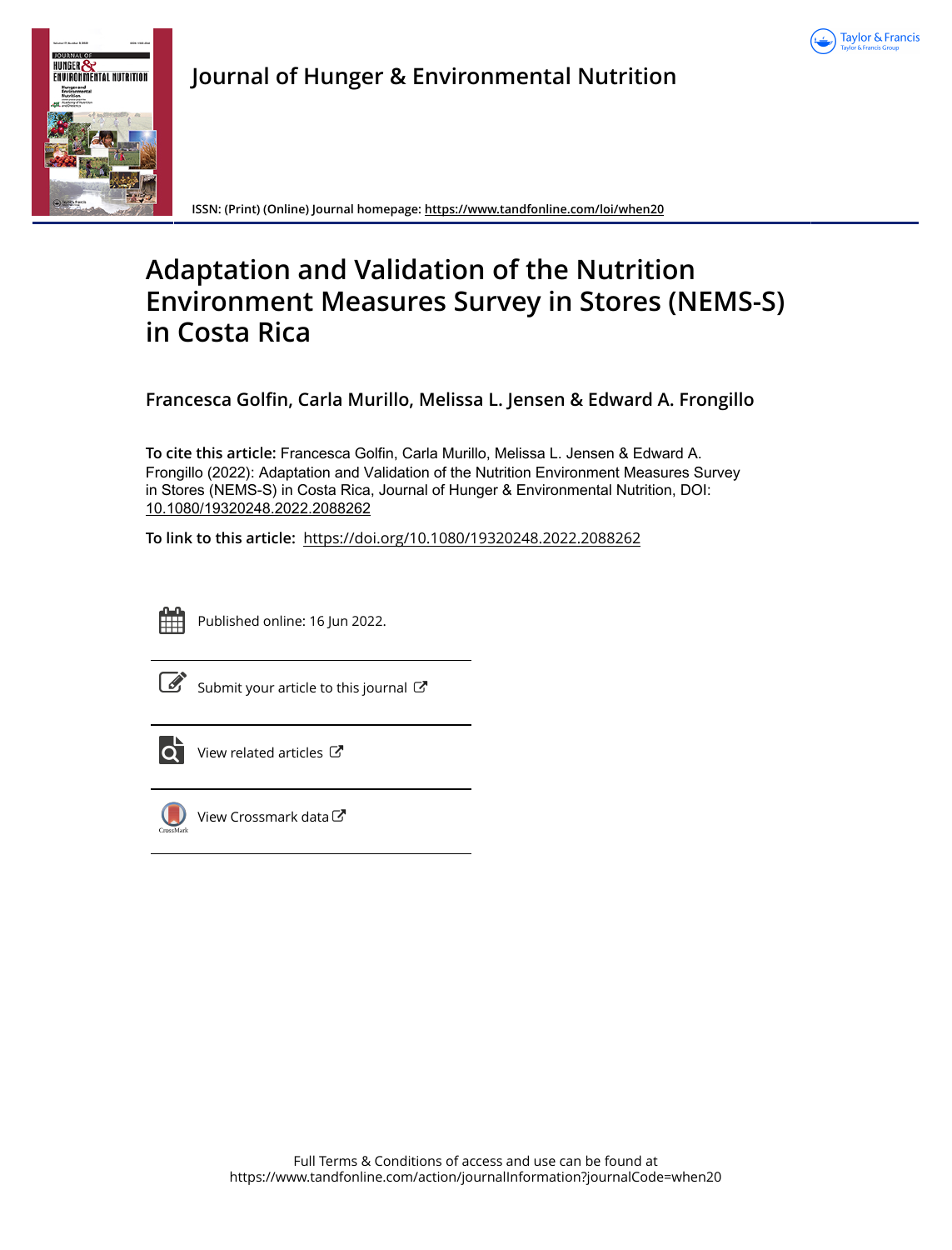

Check for updates

## **Adaptation and Validation of the Nutrition Environment Measures Survey in Stores (NEMS-S) in Costa Rica**

Fr[a](#page-1-0)ncesca Golfin<sup>a</sup>, Carla Murillo<sup>a</sup>, Melissa L. Jensen D<sup>[a,b](#page-1-0)</sup>, and Edward A. Frongillo<sup>[c](#page-1-1)</sup>

<span id="page-1-1"></span><span id="page-1-0"></span>aSchool of Nutrition, University of Costa Rica, San José, Costa Rica; bUConn Rudd Center for Food Policy and Health, Hartford, Connecticut, USA; 'Arnold School of Public Health, University of South Carolina Columbia, South Carolina, USA

#### **ABSTRACT**

This study adapted and validated the NEMS-S in Costa Rica. Twenty-nine food stores were assessed, three times, by two raters. Inter-rater precision and intra-rater stability were quantified. Construct validity was determined with the known-groups method. Relative precision ranged from 0.54 to 0.77 and was 0.87 for total score. Relative stability ranged from 0.58 to 0.96 and was 0.94 for total score. For construct validity, the hypothesized relationship that supermarkets would have the highest scores was supported. The instrument has moderate to excellent precision and stability, has construct validity, and can be useful to develop policies that encourage healthy environments in food stores.

**KEYWORDS** 

NEMS-S; IMANEA; nutrition environment; food stores; food environment

## **Introduction**

<span id="page-1-4"></span><span id="page-1-3"></span><span id="page-1-2"></span>Obesity is a main risk factor for the development of chronic diseases, which are responsible for up to 60% of the deaths around the world.<sup>1</sup> Furthermore, many low- and middle-income countries are affected by the burden of malnutrition, and the coexistence of undernutrition, overweight, and obesity.<sup>2</sup> In Costa Rica, according to the National School Weight and Height Census,  $\frac{3}{3}$  34% of children between 6 and 12 years old have overweight or obesity, while the National Nutrition Survey, $4$  reports that 60% of women between 30 and 44 years old, and 62% of men between 20 and 64 years old have overweight or obesity.

<span id="page-1-6"></span><span id="page-1-5"></span>The pandemic of obesity and chronic diseases is due in part to the increased intake of obesogenic foods and drinks (e.g., high content of sugars and fat).<sup>[5](#page-12-1)</sup> These behaviors are influenced by social, political, and physical environments that affect availability and access to food. $6$  Accessibility, price, and variety in food stores influence consumer's food and store selection, contributing to unhealthy eating patterns, less healthy food choices, and high obesity prevalence.<sup>7[,8](#page-12-4)</sup> For example, in adults with obesity and metabolic syndrome, an increase in the consumption of fruits, vegetables, and fiber was associated with a shorter distance to a food store, which was considered healthy.<sup>[9](#page-12-5)</sup>

<span id="page-1-8"></span><span id="page-1-7"></span>CONTACT Melissa L. Jensen **۞** melissa.jensen@ucr.ac.cr **■** School of Nutrition, University of Costa Rica, Ciudad de la Investigación, San José, Costa Rica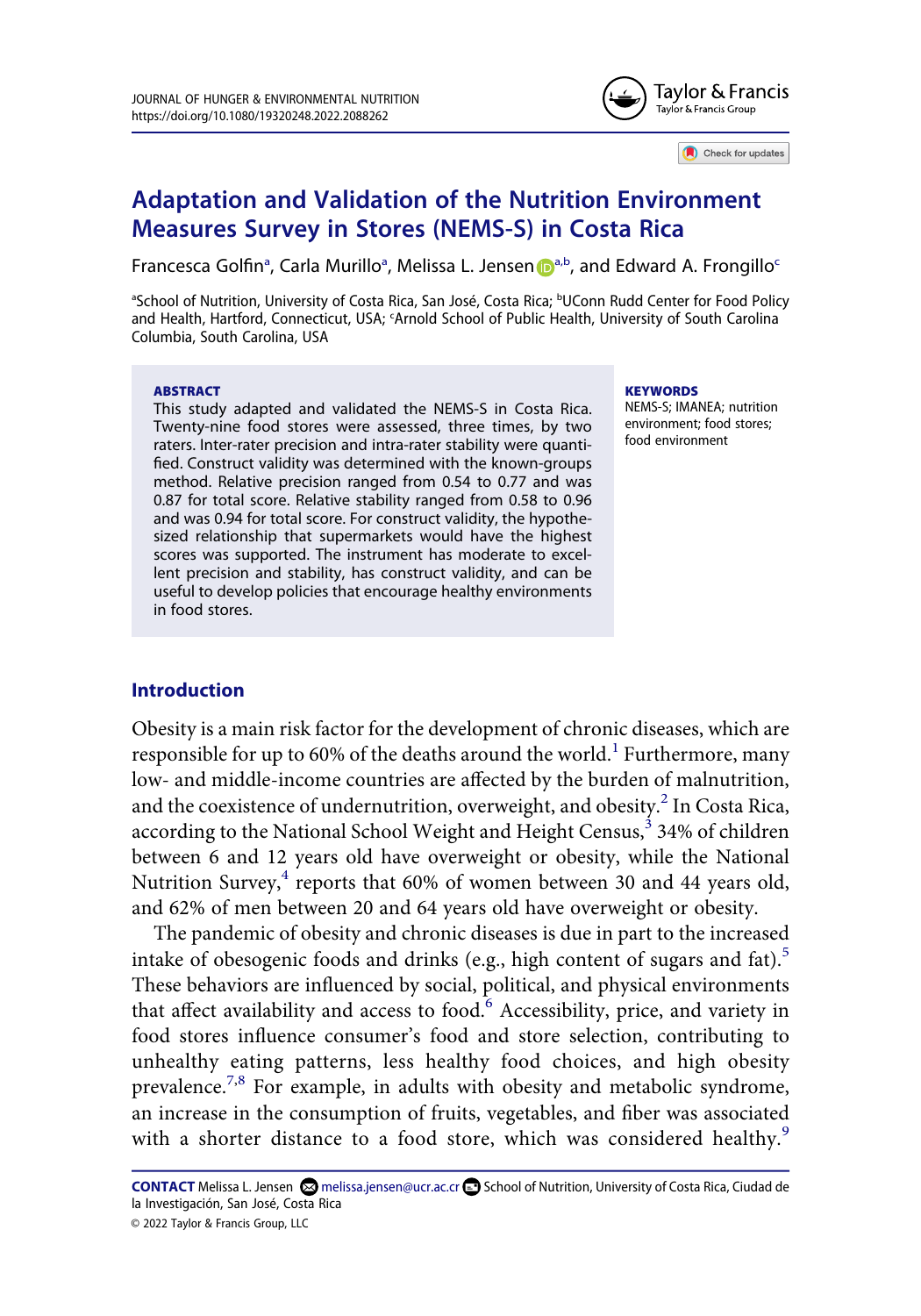<span id="page-2-0"></span>Populations that are low-income, segregated, and rural are most affected by low access to healthy foods and high exposure to fast and energy-dense foods,<sup>[10,](#page-12-6)[11](#page-12-7)</sup> which has been positively associated with child obesity.<sup>[12](#page-12-8),[13](#page-12-9)</sup> Furthermore, higher fruit and vegetable prices are associated with lower consumption in young adults; specifically a difference in the price of fruits and vegetables of one dollar was associated with 32% lower weekly consumption. $^{14}$  $^{14}$  $^{14}$ 

<span id="page-2-2"></span><span id="page-2-1"></span>In recent years, there has been much interest in assessing and monitoring different elements of the food environment,<sup>[15](#page-12-11),16</sup> including that of low- and middle-income countries.<sup>[17](#page-12-13)</sup> When assessing associations between food environment exposure, and diet, nutrition, and health outcomes, aspects, such as availability, accessibility, perceived availability, and food vendor choice have been used. $17$ 

<span id="page-2-3"></span>Although literature on the food environment in Latin America has grown in size over recent years, investigations of retail food environments using either adapted and validated or locally developed and validated instruments have been mostly in urban areas of Brazil, Mexico, and Paraguay.<sup>[18](#page-12-14)</sup> Across diverse contexts, results consistently showed lower availability of healthy foods in more disadvantaged neighborhoods, a positive association between the availability of healthy foods and better diet quality (specifically regarding availability and consumption of fruits and vegetables), and mostly null associations between healthier food environments and unfavorable health outcomes and behaviors.<sup>[18](#page-12-14)</sup> Furthermore, the retail food environment in Latin America is similar to North America regarding the strong presence of large supermarket chains and convenience stores, although traditional non-chain channels represent a more important source of food in Latin American countries where there is also a greater heterogeneity within food stores categories.<sup>[18](#page-12-14)</sup>

<span id="page-2-4"></span>In 2007, the Nutrition Environment Measures Surveys for Stores (NEMS-S) was developed for use in the United States, to identify the influence of food stores in eating patterns and the increase of obesity.<sup>[19](#page-12-15)</sup> The instrument measures availability, prices, and quality of 10 food categories, and incorporates an application protocol and scoring system. To validate the instrument, 88 food stores (e.g., convenience stores and supermarkets) from four different com-munities were assessed at three different occasions by two pre-trained raters.<sup>[19](#page-12-15)</sup> By 2016, more than 15 different projects in the United States and countries in South America had used the NEMS-S.<sup>[20](#page-13-0)</sup>

<span id="page-2-6"></span><span id="page-2-5"></span>Because the validity of an instrument depends on context, $^{21}$  we adapted the NEMS-S to the context of Costa Rica and examined its reliability and construct validity, with the intention of establishing the first construct-validated instrument in the country to assess retail food environments. Specifically, we aimed to examine the inter-rater precision, intra-rater stability, and differences in these by store type, and construct validity.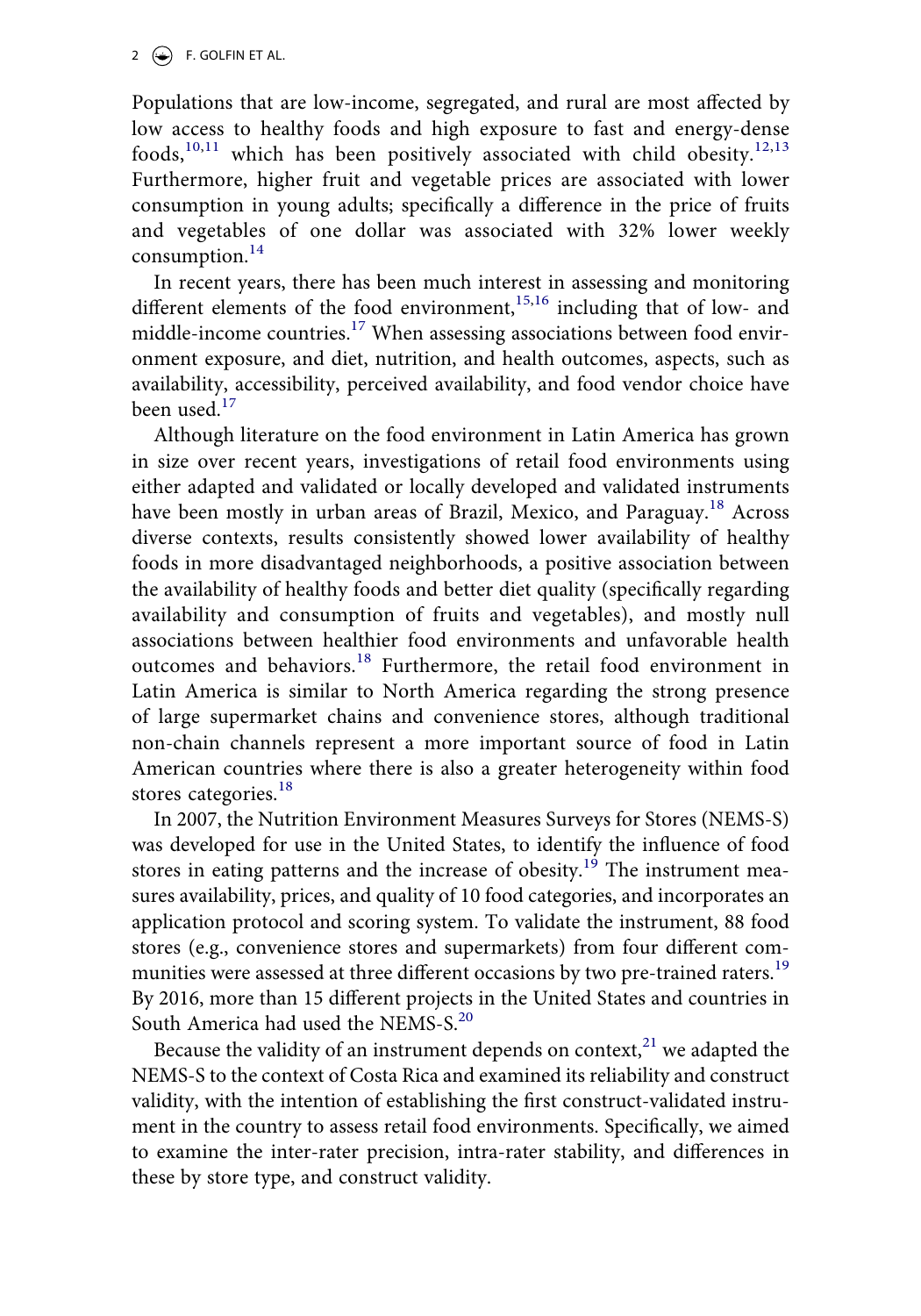## **METHODS**

## *Instrument Adaptation*

The study was carried out in nine stages ([Figure. 1\)](#page-3-0), from instrument adaptation (stages 1–4) to pilot test (stages 5 and 6) and data collection (stages 7–9). Both first authors (FG and CM), who were fully bilingual (Spanish/English) graduate students at the time of the study, participated in the online NEMS-S training offered by the University of Pennsylvania<sup>22</sup> and translated the original NEMS-S instrument to Spanish. Despite the differences that exist regarding the type of food stores and dietary patterns between developing countries and the United States, we adapted the original NEMS-S instead of an existing adapted instrument from Brazil because the latter included major modifications such as assessing the degree of industrial processing of food as reference for the scoring system, $^{22}$  which would make future comparisons with studies using the original NEMS-S difficult.

<span id="page-3-2"></span><span id="page-3-1"></span>The adaptation of the instrument was based on the Dietary Guidelines for Costa Rica, $23$  in addition to several surveys assessing food and beverage purchase and consumption in the Costa Rican population.<sup>[24](#page-13-4)-26</sup> The adapted instrument, named IMANEA after its Spanish acronym (*Instrumento de Medición del Ambiente Nutricional en Expendios Adaptado*), assessed seven food categories based on the food culture of Costa Rica: milk, fruits, vegetables, whole grain products, meat and processed meats, soft drinks and prepackaged juices, and cheeses ([Table 1\)](#page-4-0). In many Costa Rican households, cheese might replace other more expensive animal protein sources (such as beef or chicken) during a main meal. Because of this, and because frozen meals are not part of the food culture, we included a category for cheese and omitted frozen dinners. Furthermore, although eggs are an important source

<span id="page-3-0"></span>

**Figure 1.** Flow chart diagram of the nine stages through which the study was conducted.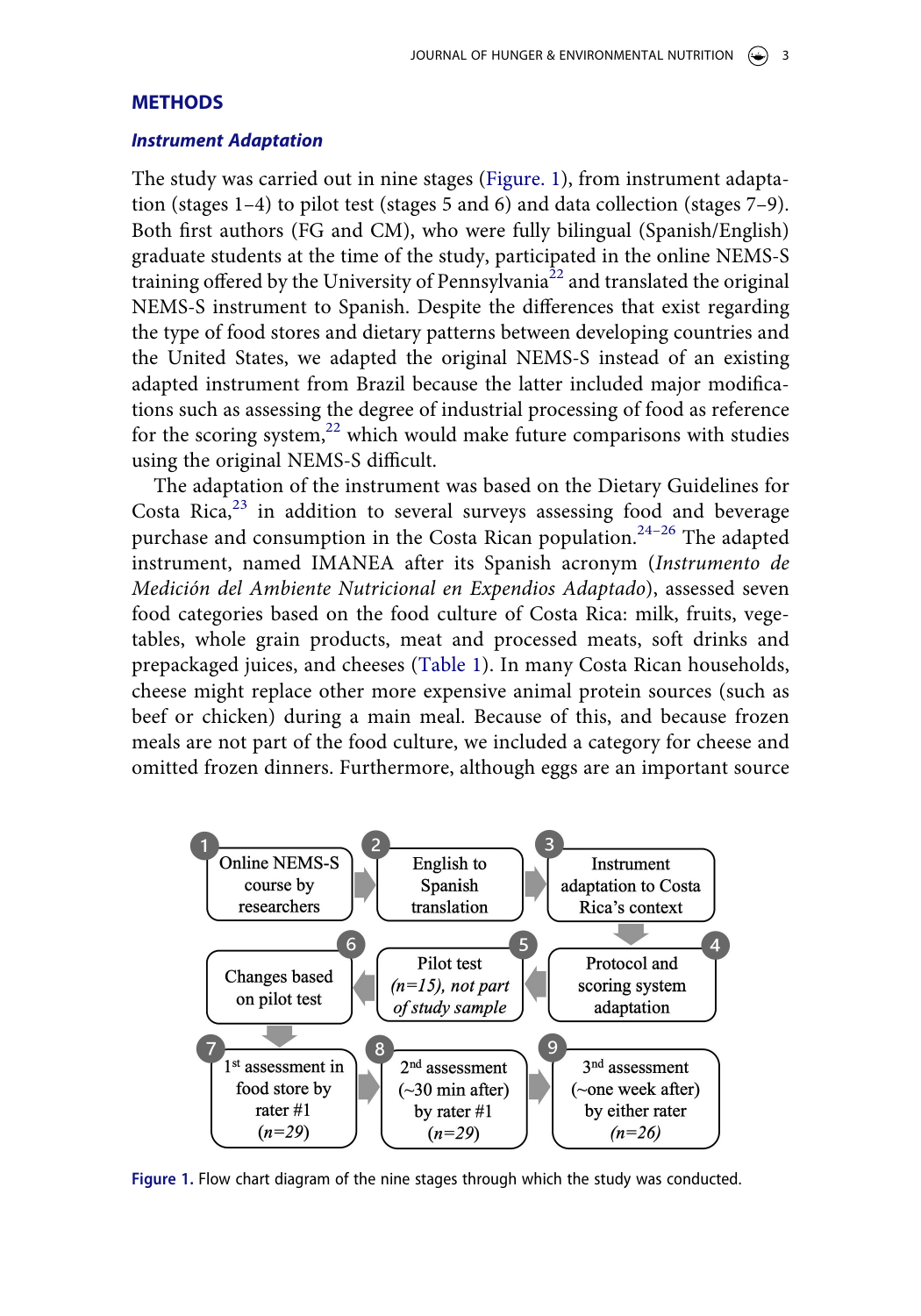| ADAPTED IMANEA                                                                                             | <b>ORIGINAL NEMS-S</b>                                                                                                |
|------------------------------------------------------------------------------------------------------------|-----------------------------------------------------------------------------------------------------------------------|
| 1. Milk: nonfat or low-fat                                                                                 | 1. Milk                                                                                                               |
| 2. Fruits: apple, banana, grape, orange, papaya,<br>pineapple, strawberry, tangerine and watermelon        | 2. Fruits: apple, banana, cantaloupe, grape, honeydew<br>melon, orange, peach, pear, strawberry and<br>watermelon     |
| 3. Vegetables: broccoli, cabbage, carrot, cauliflower,<br>cucumber, green bean, lettuce, squash and tomato | 3. Vegetables: carrot, tomato, sweet pepper, broccoli,<br>lettuce, corn, celery, cucumber, cabbage and<br>cauliflower |
| 4. Whole grain products: bread, rice and cookies                                                           | 7. Baked Goods<br>9. Bread<br>10. Baked chips                                                                         |
| 5. Meat and meat products: chicken, ground beef,<br>Turkey ham                                             | 4. Ground beef<br>5. Hot dog                                                                                          |
| 6. Soft drinks and prepackaged beverages: including<br>diet soda and 100% fruit juice                      | 8. Beverages                                                                                                          |
| 7. Cheese: fresh (not included in NEMS-S)                                                                  | 6. Frozen dinners (not included in IMANEA)                                                                            |

#### <span id="page-4-0"></span>**Table 1.** Comparison of the food categories included in the Costa Rican adapted IMANEA and the original NEMS-S.

<span id="page-4-2"></span>of animal protein in the Costa Rican diet, they were not included in the IMANEA because of no healthier version being available. Healthier options of processed foods such as processed meats, soft drinks, prepacked juices, and cheeses were considered as those with lower or reduced content of total fat, saturated fat, added sugar, sodium, and energy density. "Lower" or "reduced" was defined according to the Central American Technical Regulation of Nutritional Labeling<sup>[27](#page-13-6)</sup> as those that contain at least 25% less energy, fat, sodium, or sugar per serving or per 100 g/ml with respect to the reference food. Fruits and vegetables included were those with the highest intake in Costa Rica, $^{25}$  starchy vegetables were excluded, as well as vegetables used in small quantities to add flavor to meals (e.g., onion and peppers). Furthermore, we limited the assessment of fruits and vegetables to those consumed fresh (as opposed to canned or frozen). Like the original NEMS-S instrument, IMANEA includes availability and price assessment for all food categories except fruit and vegetables, in which quality is assessed instead of price.

<span id="page-4-1"></span>We assessed the nutrition environment in food stores using IMANEA with a protocol adapted from the original NEMS-S protocol. The scoring system was adjusted to match the new instrument; with the total score ranging from −8 to 60 points. Food stores with the highest score (score closest to 60 points) were considered healthier than those with a lower score. We field-tested the preliminary instrument in 15 food stores that were not part of our study sample. As a result, a few minor formatting changes were made to improve instrument clarity. In addition, the pretest revealed that many *pulperías* and *minisúpers* did not have price tags on all products. Therefore, a guideline was added to the protocol stating that, in cases in which a product did not have a price tag, the score for the item would be the same as if the healthier version was more expensive (i.e., so that not displaying price would not give an advantage to the store).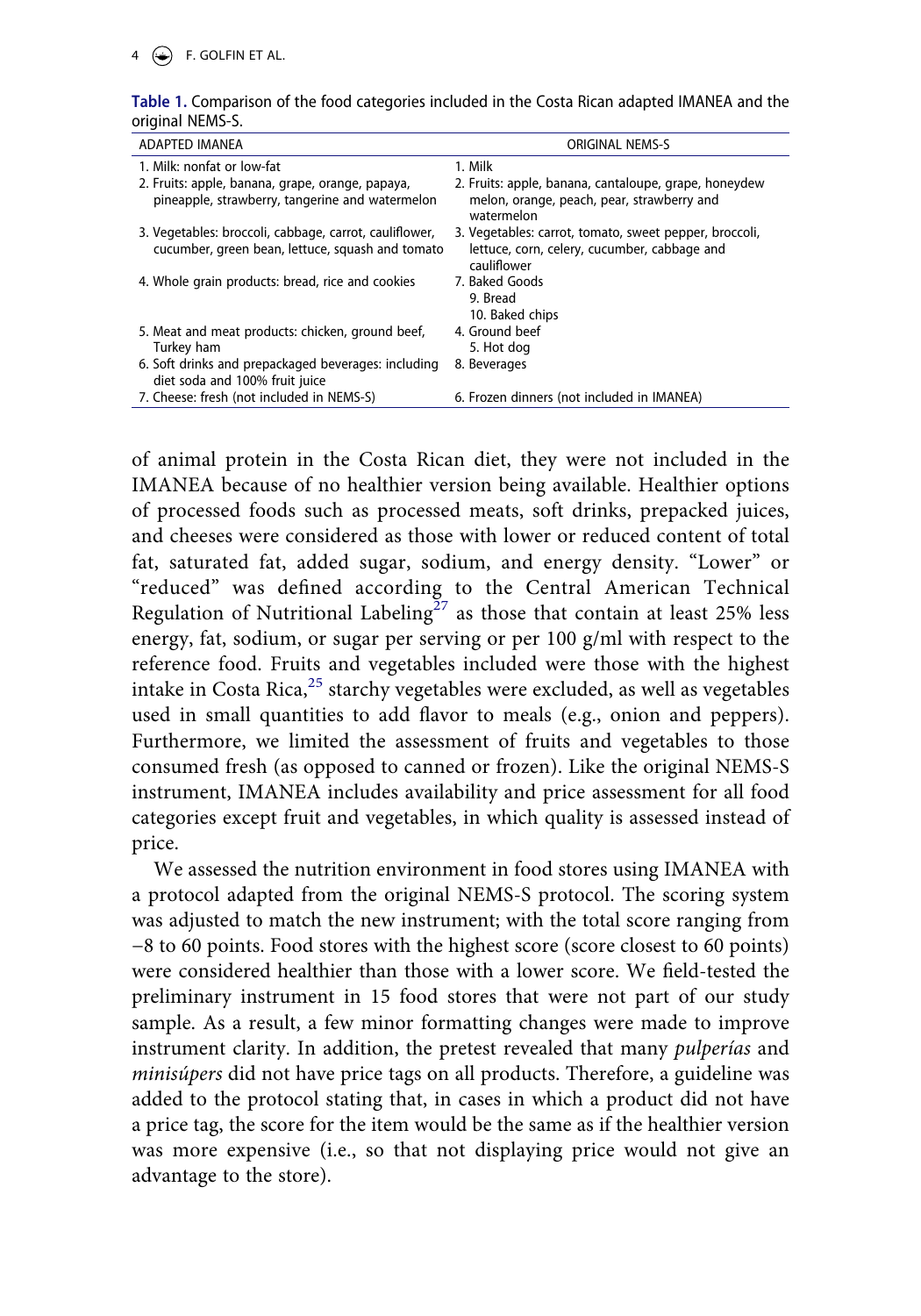## *Sample Selection*

We sampled three types of stores from La Unión of Cartago, an urban county in one of Costa Rica's seven provinces: supermarkets, *minisúpers* (i.e., which are similar to convenience stores), and *pulperías or abastecedor* (i.e., much smaller food stores that supply basic common foods and beverages). *La Unión* was selected as the location for the study because a previously created database of all food retail establishments ( $n = 256$ ) of the county from 2015 was available. To be part of this study, the name of the food retail establishment had to indicate at least one of the following: *pulpería, abastecedor, super*, "supermarket," *minisúpers*  or be a named food store. Specialized food stores, such as bakeries, farmers markets, and butchery shops, were excluded because they only offered a limited type of food. These criteria reduced the sample frame to a total of 89 food stores. After further exclusion of points of sales due to being in an unsafe area and nonexistence of the store, the final sample consisted of 38 food stores, all of which were visited during data collection. The initial sample size was reduced to 29 food stores because nine stores declined to participate (acceptance rate of 72.3%).

## *Data Collection*

The data collection process followed that described by Glanz et al.<sup>[19](#page-12-15)</sup> Food stores were assessed during three different visits during January and February of 2016 [\(Figure. 1](#page-3-0), stages 7–9), by first authors (FG and CM). The first and second visit were done at least 30 minutes apart from each other and by two different raters. The third visit was done about one week after the first and second visits, by either one of the previous two raters, no important changes were identified in the display of healthy foods in response to the study. Visits consisted of observing and taking notes at the food stores. If a storeowner or administrator questioned the observation being done during the visit, a letter including the study aims, methods, and lack of risk of participation was offered. Of the 29 stores included in our sample, three declined to participate in the third visit.

#### *Data Analysis*

<span id="page-5-0"></span>Reliability comprises precision and dependability.<sup>28</sup> Precision is the degree to which repeated application of an instrument to the same subject or object, under the same conditions, generates the same results.<sup>28</sup> Dependability is the extent to which differences in the results of applying the instrument consis-tently reflect actual differences.<sup>[28](#page-13-8)</sup> If no actual differences occur over, say, one week, and the instrument is dependable, then the instrument should give stable results. Test–retest inter-rater precision and test–retest (over one week) intra-rater stability were obtained.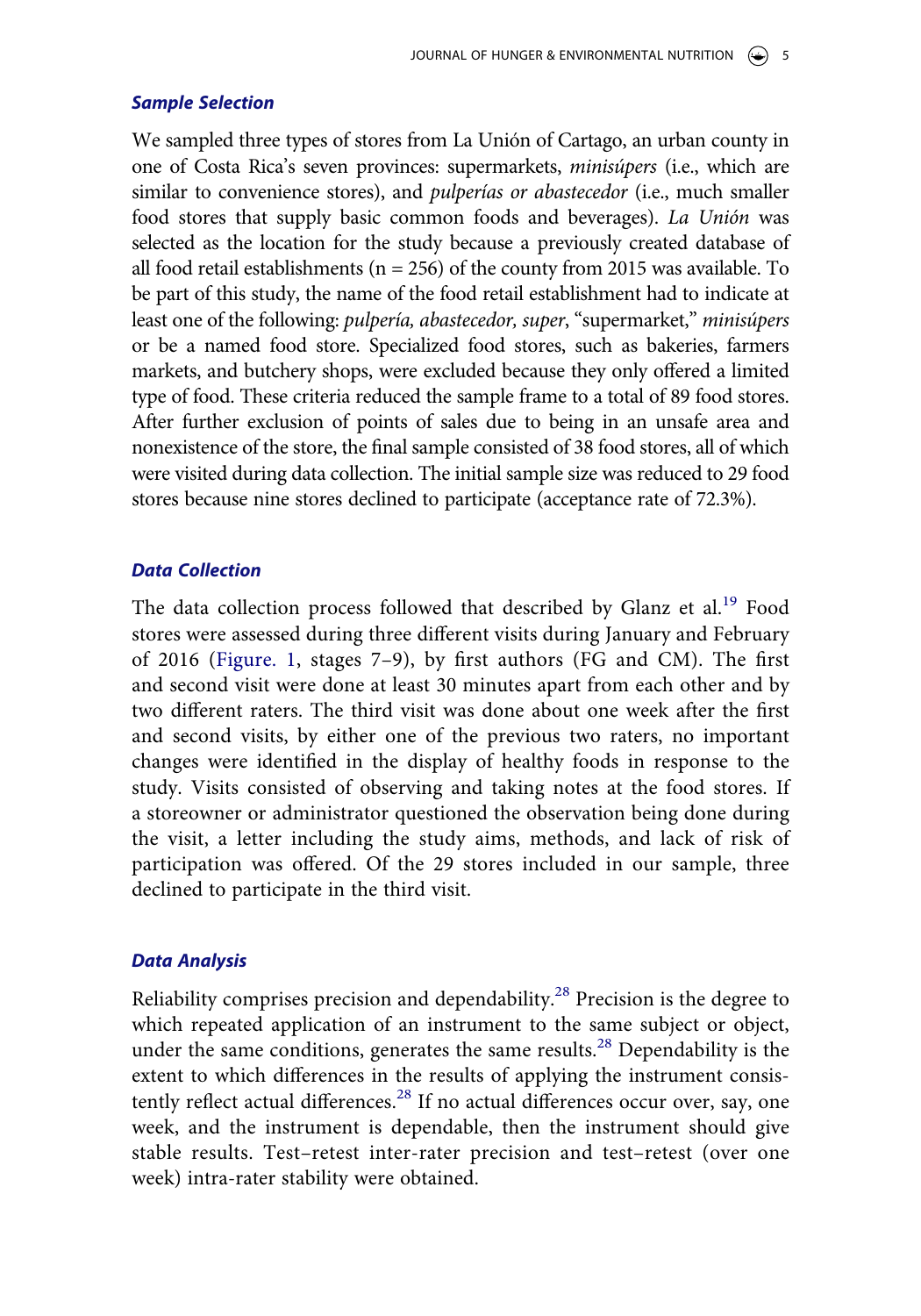$6 \quad (*)$  F. GOLFIN ET AL.

Data collected were entered into a database in Microsoft Excel. Scores were calculated for each food category, as well as a total for each food store and for each visit. The database was imported and analyzed in Stata version 15.0.

Using the data from the three store types together, a three-level linear mixed regression model was used to simultaneously model the differences between the three types of stores and the variation at three levels: among stores within store type, imprecision between raters, and instability over one week within raters. Absolute imprecision and instability were expressed as a standard deviation in the units of the dependent variable (i.e., score) and relative to the variance among stores after accounting for store type.<sup>28</sup> The relative precision was calculated as the intra-class correlation (i.e., the variance among stores divided by the sum of the variances of imprecision and among stores), and the relative stability was calculated similarly. Absolute imprecision and instability are more useful than relative imprecision and instability for quantifying measurement errors and for comparing measurement errors across studies and contexts because the absolute errors are expressed in the units of the dependent variable (e.g., how many points plus or minus in the score) whereas the relative errors are confounded with the underlying variation in the dependent variable.<sup>[28](#page-13-8)</sup>

<span id="page-6-0"></span>Construct validity refers to the degree in which the results of a test are related to a theory or an underlying model,<sup>[21](#page-13-1)</sup> and for this study it was determined by the known-groups comparison method.<sup>[29](#page-13-9)</sup> We compared the scores for the three types of food stores, hypothesizing that they would differ in the total score, with supermarkets having the highest score, followed by *minisúpers*, and lastly *pulperías*. Construct validity was determined by the comparison of the mean scores by store to determine if these matched the hypothesized order, using the mixed linear regression model described above and post-hoc pair wise comparisons.

The three-level linear mixed regression analysis with the data from the three store types together assumed that the variation among stores, imprecision between raters, and instability over one week within raters were homogeneous across each of the three store types. To examine this assumption for total score, additional three-level linear random-effects regression analyses were done for each of the three store types separately.

## *Ethical Considerations*

The Scientific Ethics Committee of the University of Costa Rica reviewed and approved this study.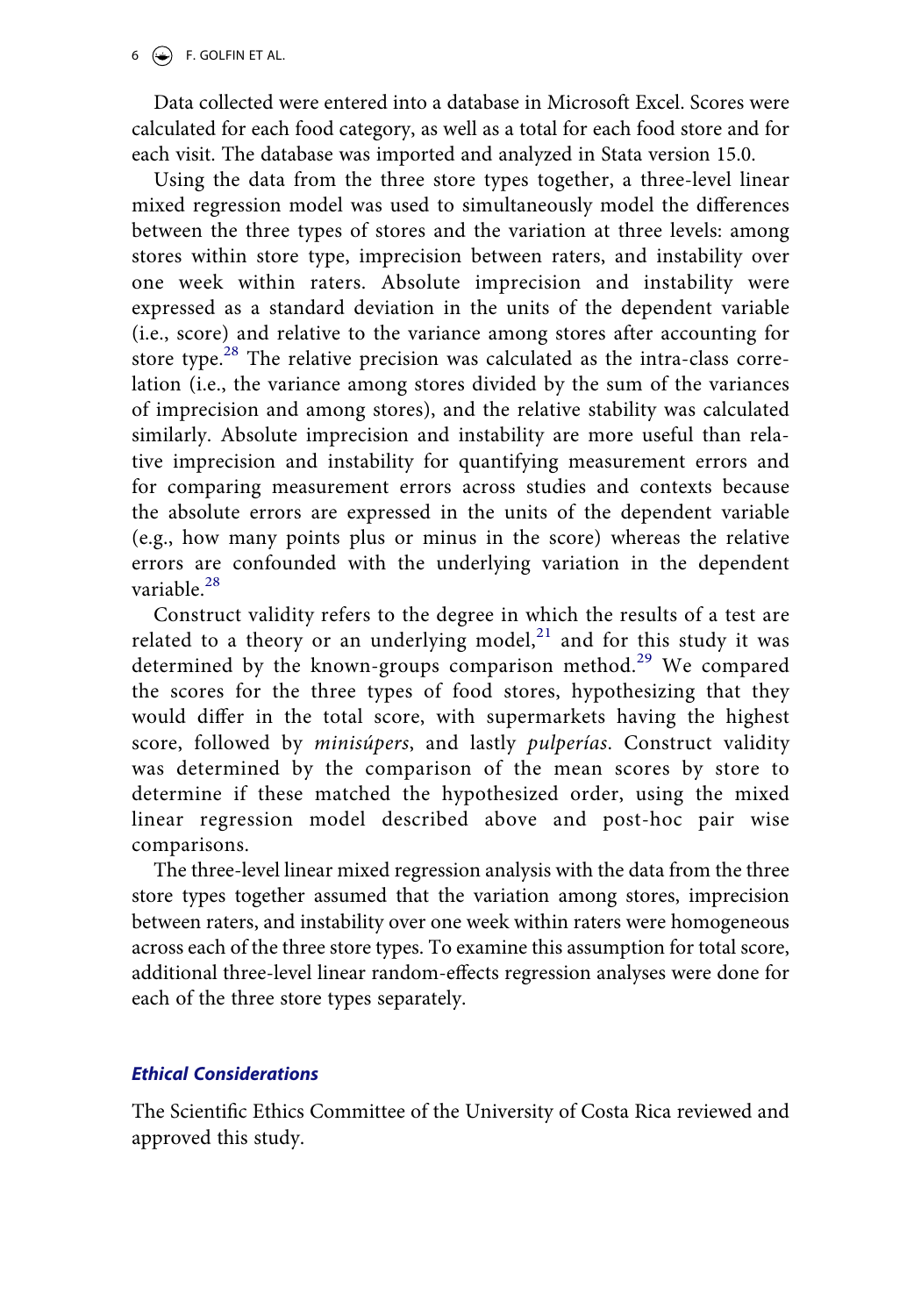## **RESULTS**

All three measures for each store were completed except three stores that refused the third assessment. *Pulperías* predominated the sample (n = 19), followed by supermarkets  $(n = 6)$ , and lastly *minisúpers*  $(n = 4)$ . Assessments lasted between 5 and 23 minutes, depending on the type of store: *pulperías*  were the quickest with a mean of 8 minutes  $(SD = 2.85)$  and supermarkets the longest with a mean of 15 minutes (SD = 3.25). [Table 2](#page-7-0) displays the availability of different products by store type as assessed with IMANEA, based on the first visit performed to each store. Overall, *pulperías* had lower availability of items, such as fruit, vegetables, and whole grain products compared to *minisúpers*  and supermarkets. Furthermore, the quality of the fruits and vegetables was lower in *pulperías* (data not shown).

## *Validation results*

Inter-rater absolute imprecision was low for each food category and total score (range = 0.85 to 2.82 SD) ([Table 3\)](#page-8-0). Intra-rater absolute instability ranged from 0.44 to 1.43 SD across the seven food categories and was 2.01 for total score. Relative precision, quantified as an intra-class correlation, ranged across the seven food categories from 0.54 for milk to 0.77 for whole grain products and was 0.87 for total score. Relative stability, that is, intra-class correlation, quantified as an intra-class correlation, ranged from 0.58 for milk and 0.96 for vegetables and was 0.94 for total score.

|                                       | Pulperías  | Minisúpers | Supermarkets | Overall    |
|---------------------------------------|------------|------------|--------------|------------|
| Product category                      | $(n = 19)$ | $(n = 4)$  | $(n = 6)$    | $(n = 29)$ |
| Milk                                  |            |            |              |            |
| Fat-free milk                         | 16         | 4          | 6            | 26         |
| Fruits                                |            |            |              |            |
| None                                  | 8          |            | o            | 9          |
| Less than four types                  | 9          |            | 0            | 10         |
| Four or more types                    | 2          | 2          | 6            | 10         |
| Vegetables                            |            |            |              |            |
| None                                  | 9          |            | 0            | 10         |
| Less than four types                  | 4          | 3          |              | 7          |
| Four or more types                    | 6          | 0          | 6            | 12         |
| Whole grain products                  |            |            |              |            |
| <b>Bread</b>                          | 12         | 4          | 6            | 21         |
| Cookies/crackers                      | 17         | 4          | 6            | 27         |
| Rice                                  |            |            | 4            | 6          |
| Meat and meat products                |            |            |              |            |
| Fresh meats                           | 2          |            | 6            | 9          |
| Luncheon/processed meats              | 5          | 3          | 6            | 14         |
| Soft drinks and prepackaged beverages |            |            |              |            |
| 100% fruit juice                      | 9          | 4          | 6            | 19         |
| Diet or sugar-free soft drink         | 19         | 4          | 6            | 29         |
| Cheese                                |            |            |              |            |
| Fresh white cheese                    | 4          | 4          | 6            | 14         |

<span id="page-7-0"></span>**Table 2.** Number of different products that were available by store type as assessed through IMANEA.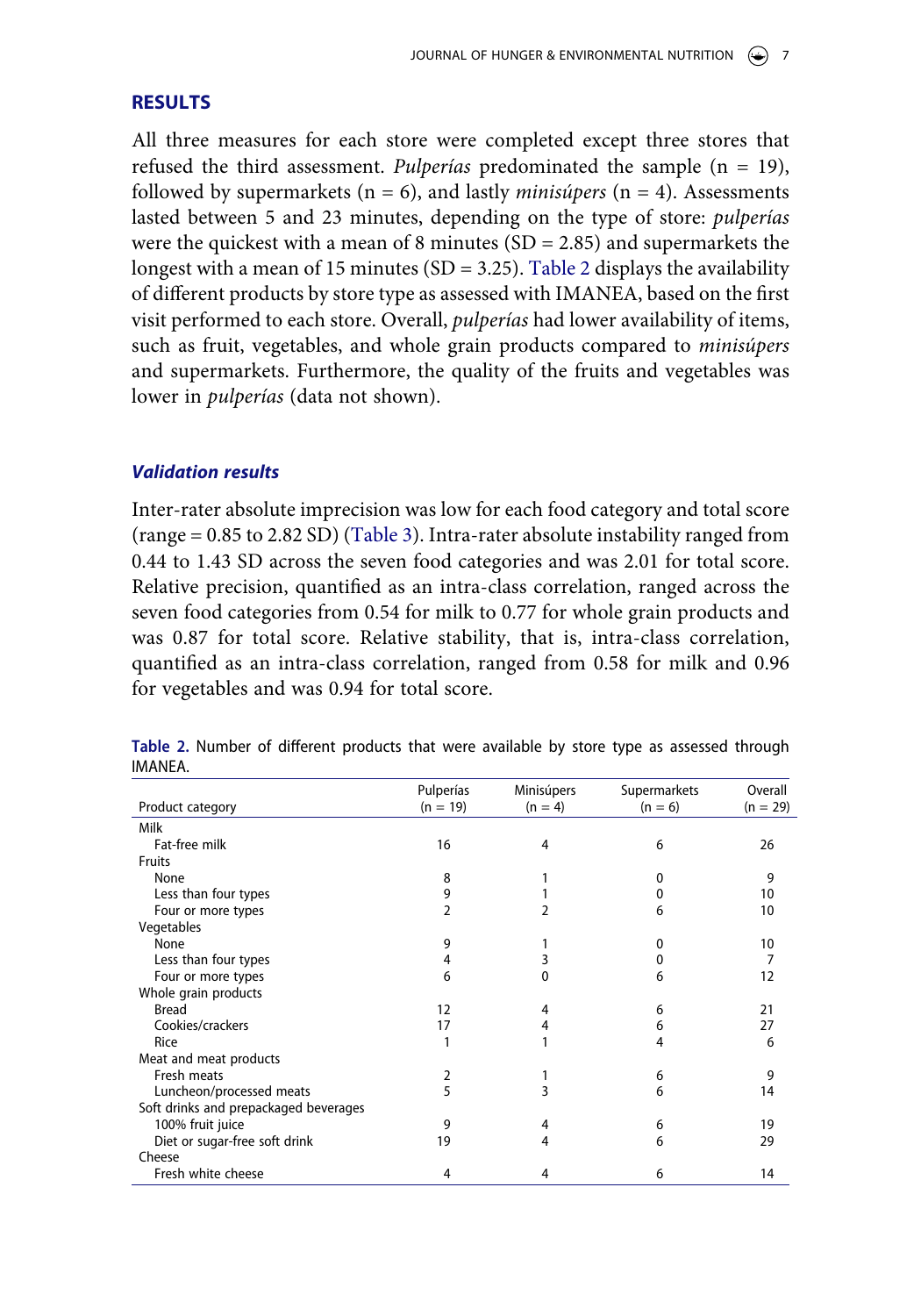## $8 \leftrightarrow$  F. GOLFIN ET AL.

| Food category                               | Possible<br>score | Store<br>(SD) | Inter-rater<br>absolute<br>imprecision<br>(SD) | Relative<br>Precision<br>(ICC) | Intra-rater absolute<br>instability (SD) | Relative<br>Stability<br>(ICC) |
|---------------------------------------------|-------------------|---------------|------------------------------------------------|--------------------------------|------------------------------------------|--------------------------------|
| 1. Milk                                     | $[-1, 6]$         | 1.12          | 1.03                                           | 0.54                           | 1.02                                     | 0.58                           |
| 2. Fruits                                   | [0, 6]            | 1.28          | 1.17                                           | 0.54                           | 0.94                                     | 0.72                           |
| 3. Vegetables                               | [0, 6]            | 1.81          | 1.02                                           | 0.76                           | 0.44                                     | 0.96                           |
| 4. Whole grain products                     | $[-3, 18]$        | 2.67          | 1.46                                           | 0.77                           | 1.43                                     | 0.72                           |
| 5. Meat and meat products                   | $[-1, 10]$        | 1.50          | 1.28                                           | 0.58                           | 1.20                                     | 0.64                           |
| 6. Soft drinks and<br>prepackaged beverages | $[-2, 8]$         | 1.53          | 1.26                                           | 0.60                           | 0.94                                     | 0.81                           |
| 7. Cheese                                   | $[-1, 6]$         | 1.12          | 0.85                                           | 0.64                           | 0.71                                     | 0.72                           |
| <b>Total score</b>                          | $[-8, 60]$        | 7.27          | 2.82                                           | 0.87                           | 2.01                                     | 0.94                           |

<span id="page-8-0"></span>**Table 3.** Reliability of nutrition environment measures expressed as variability among stores within store type, absolute imprecision and instability, and relative precision and stability for each food category and total score ( $n = 29$ ).

Note: Absolute imprecision and instability were expressed as standard deviations (SD) and relative precision and stability were expressed as intra-class correlations (ICC).

|                                                | Possible   | Pulperías<br>$(n = 19)$ |           | Minisúpers<br>$(n = 4)$ |           | Supermarkets<br>$(n = 6)$ |           | Pulperías vs<br>Minisúpers | Minisúpers vs.<br>Supermarkets |
|------------------------------------------------|------------|-------------------------|-----------|-------------------------|-----------|---------------------------|-----------|----------------------------|--------------------------------|
| Food category                                  | score      | Mean                    | <b>SE</b> | Mean                    | <b>SE</b> | Mean                      | <b>SE</b> | p-value                    | p-value                        |
| 1. Milk                                        | $[-1, 6]$  | 2.40                    | 0.41      | 1.96                    | 0.72      | 4.57                      | 0.62      | 0.570                      | 0.003                          |
| 2. Fruits                                      | [0, 6]     | 1.15                    | 0.34      | 3.50                    | 0.74      | 5.14                      | 0.62      | 0.004                      | 0.088                          |
| 3. Vegetables                                  | [0, 6]     | 1.98                    | 0.45      | 3.75                    | 0.98      | 5.81                      | 0.81      | 0.100                      | 0.105                          |
| 4. Whole grain products                        | $[-3, 18]$ | 1.69                    | 0.69      | 4.05                    | 1.35      | 7.39                      | 1.13      | 0.107                      | 0.043                          |
| 5. Meat and meat<br>products                   | $[-1, 10]$ | 0.08                    | 0.49      | 1.79                    | 0.90      | 4.37                      | 0.76      | 0.061                      | 0.022                          |
| 6. Soft drinks and<br>prepackaged<br>beverages | [-2, 8]    | 1.50                    | 0.46      | 3.95                    | 0.90      | 4.15                      | 0.76      | 0.012                      | 0.823                          |
| 7. Cheese                                      | $[-1, 6]$  | 0.44                    | 0.28      | 1.33                    | 0.60      | 4.68                      | 0.50      | 0.176                      | < 0.001                        |
| Total score                                    | $[-8, 60]$ | 9.23                    | 1.74      | 20.33                   | 3.80      | 36.07                     | 3.11      | 0.008                      | 0.001                          |

<span id="page-8-1"></span>**Table 4.** Mean score by store type for each food category and total score  $(n = 29)$ .

As hypothesized, supermarkets had highest total scores and scores for all individual food categories (4.15 to 36.07), followed by *minisúpers* (1.33 to 20.33), and *pulperías* (0.44 to 9.23) ([Table 4\)](#page-8-1). For the total score, supermarkets were higher than *minisúpers* (36.07 vs. 20.33,  $p = .001$ ) and *minisúpers* were higher than *pulperías* (20.33 vs. 9.23, *p = .008)*.

From the analysis of total score for store types separately, variability among stores was lowest for supermarkets and highest for *minisúpers* ([Table 5](#page-9-0)). Imprecision and instability were lowest for *minisúpers* and highest for *pulperías. Minisúpers*, which had the highest variability among stores and lowest instability, had the highest relative stability (0.98).

## **Discussion**

This study assessed the precision, stability, and construct validity of IMANEA, an instrument based on NEMS-S to assess nutrition environment in food stores in Costa Rica. Inter-rater precision was assessed by two raters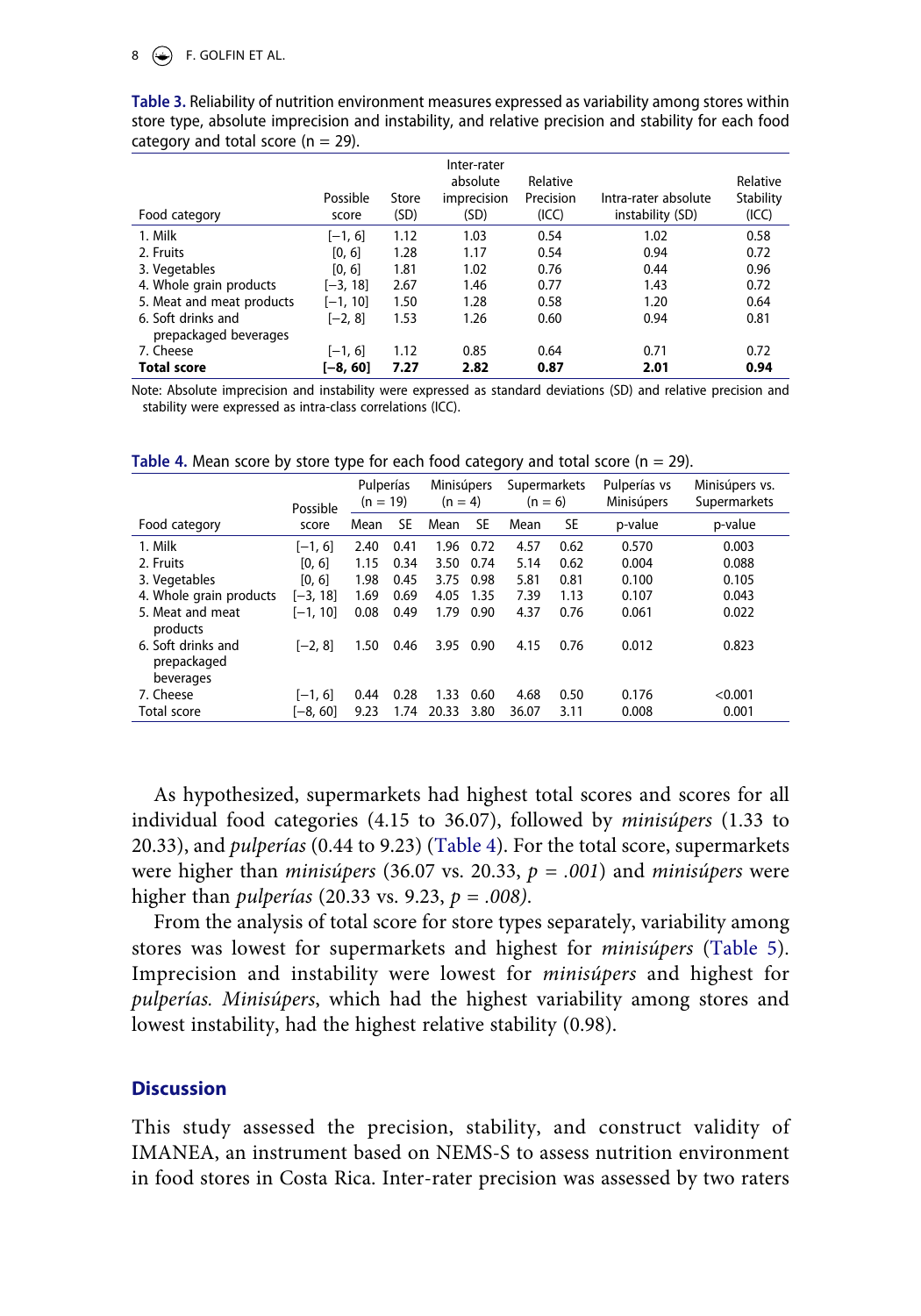| Store type                | Store<br>(SD) | Inter-rater absolute<br>imprecision (SD) | Relative<br>Precision (ICC) | Intra-rater absolute<br>instability (SD) | Relative<br>Stability (ICC) |
|---------------------------|---------------|------------------------------------------|-----------------------------|------------------------------------------|-----------------------------|
| Supermarkets<br>$(n = 6)$ | 3.69          | 2.50                                     | 0.67                        | 1.50                                     | 0.93                        |
| Minisúpers<br>$(n = 4)$   | 8.70          | 1.84                                     | 0.96                        | 1.37                                     | 0.98                        |
| Pulperías<br>$(n = 19)$   | 7.74          | 3.07                                     | 0.86                        | 2.22                                     | 0.93                        |

<span id="page-9-0"></span>**Table 5.** Variability **for total score** among stores, absolute imprecision and instability\* and relative precision and stability (ICC) for each store type separately ( $n = 29$ ).

Note: Absolute imprecision and instability were expressed as standard deviations (SD) and relative precision and stability were expressed as intra-class correlations (ICC).

at two visits close together in time. For each of the seven food categories, the inter-rater precision was high, with the standard deviations for imprecision all less than 1.5 points on each food category score and relative precision all above 0.5. Given the larger possible range of the total score (−8 to 60), the variability was expected to also be greater, which resulted in absolute imprecision of 2.82 SD and relative precision of 0.87 for the total score. These results indicate that two different raters were able to go into the same store and closely replicate what each other measured. Our results for relative interrater precision were similar to that of the original NEMS-S (i.e.,  $0.84-1.00$ )<sup>[19](#page-12-15)</sup> and lower than those from a study conducted in China.[30](#page-13-10) Liu *et al* evaluated the store at the same time, as opposed to with a 30-min window, which could have affected the results.

<span id="page-9-1"></span>The third visit to the food store, conducted about one week apart from the first two, allowed determination of stability over time. The intra-rater stability was high, with absolute instability less than 1.5 points on each food category score and relative stability all above 0.5. The difference between lower (milk, meat and processed meats, and fruits) and higher relative stability (total score and vegetables) could have resulted for several reasons. First, for milk and processed meats, *pulperías* and *minisúpers* had the products distributed in different parts of the store and in some cases mixed with other products while products with lower sales were on a shelf or freezer. This distribution could have caused a rater to identify only one of the products and not all located in the store, increasing the possibility of measurement error. Furthermore, instability could be observed either because the instrument was undependable, producing inconsistent measurements when no true differences occurred, or because true differences occurred. For example, the latter could have occurred because of lack of periodic restocking, smaller food stores (*pulperías* and *minisúpers*) had large variability in the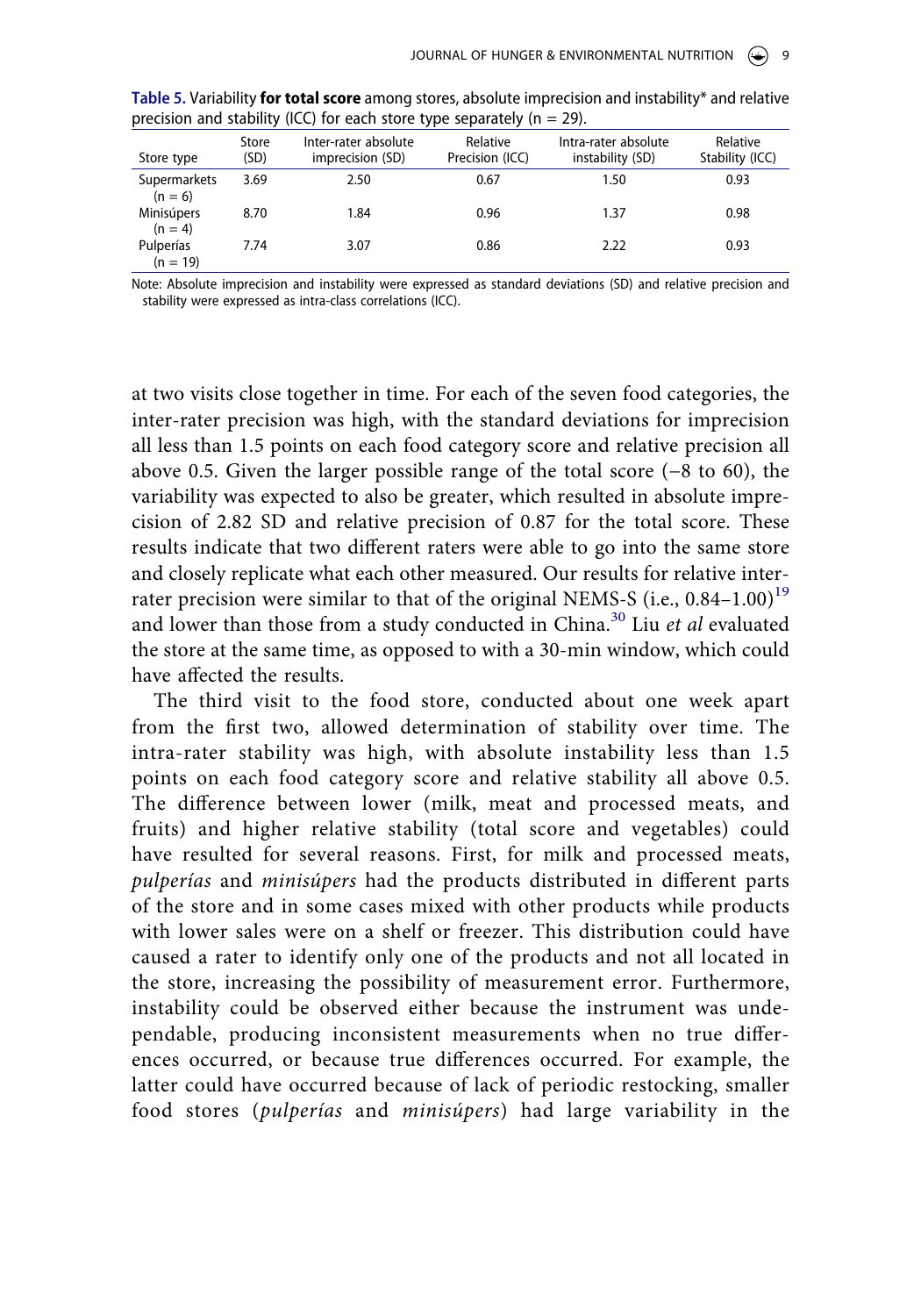10  $\left(\bigcirc\right)$  F. GOLFIN ET AL.

availability of certain foods, such as milk, fruits, and processed meats. In some cases, mainly *pulperías*, there was only one item available, which could have been easily sold before an evaluator assessed the store.

For assessing construct validity, we hypothesized that supermarkets would have a higher availability, lower prices, and higher quality of healthy products, reflected in the total score, followed by *minisúpers* and then *pulperías*. This hypothesis was verified, showing in part that IMANEA can differentiate between the availability, price, and quality of foods in different types of food stores.

In this study, the adapted version of the instrument was similar to the original NEMS-S in that both assess the availability of healthy products based on their nutrient composition. In contrast, an adapted version of NEMS-S developed in Brazil focuses primarily on the degree of processing of foods, by considering foods with less processing, such as whole-grain products, healthier.<sup>29</sup>

Country-specific food environment instruments are important given that the variety of the food available depends on context. For example, comparison of the NEMS-S with a Guatemalan NEMS-S in Latino food stores found that the US NEMS-S identified a lower number of healthy food options.<sup>[31](#page-13-11)</sup>

<span id="page-10-0"></span>This study had several limitations. First, IMANEA excludes specialized food stores used in Costa Rica for food purchases, such as farmers markets, butcheries, and bakeries. Therefore, the instrument cannot be used to determine the entire nutrition environment of a community, district, or larger administrative area. For example, walkability was not taken into consideration when assessing stores. Supermarkets could have higher product availability and scoring, but transportation might be a barrier for their use.

Second, the county from which stores were sampled was urban, and differences might exist from rural areas in Costa Rica. Sociodemographic characteristics of *La Unión* are comparable to those seen nationwide, however, in terms of education level (46% at least high school compete vs. 39% nationwide), internet access (47% of households vs. 34% nationwide), and economic status (8% households with insufficient resources vs. 11% nationwide).<sup>[32](#page-13-12)</sup>

<span id="page-10-1"></span>Third, we included smaller *pulperías* which would be attended by consumers with low socioeconomic status when transportation was a barrier. The types of stores studied are found in most of Costa Rica's rural settings, including coastal and mountainous towns, but may not be typical in indigenous territories or extremely remote areas.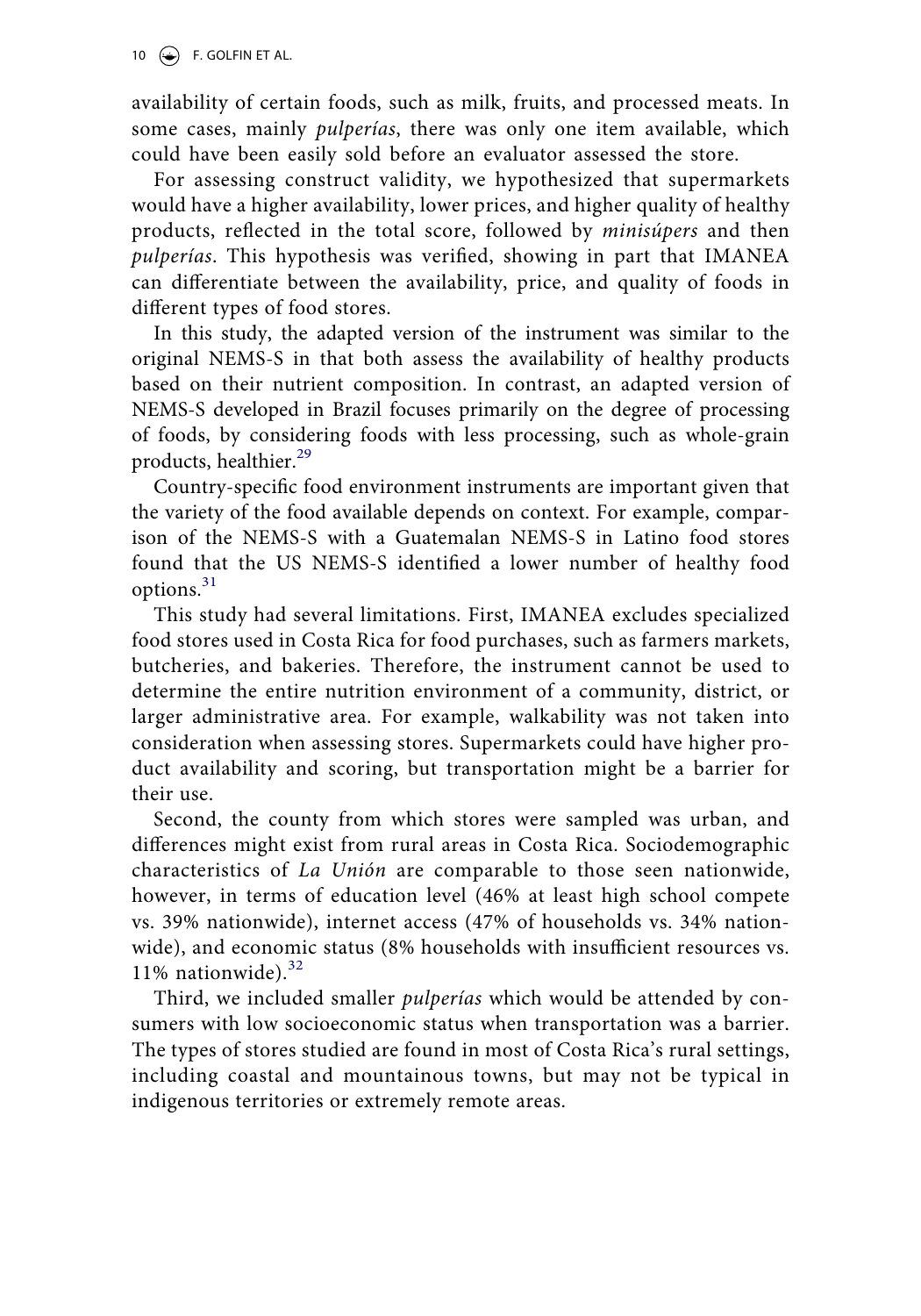#### **Implications for Research and Practice**

The IMANEA represents the first adapted and validated instrument designed to measure the nutrition environment in food stores in Costa Rica. In the future, it could be used as an instrument to provide information to help promote the development of health actions and policies that encourage the improvement of these environments. Furthermore, IMANEA could complement instruments that assess food security, and it could be used as a reference in other developing countries, to promote research in this topic.

<span id="page-11-3"></span>Given the importance of the food environment as a major contributor to diet,<sup>[33](#page-13-13)</sup> future research should address other aspects such as food composition (i.e., changes in critical nutrients such as added sugars and sodium), food labeling, food marketing (including digital and in retail settings), and food prices, to name a few. This research could inform the successful design, implementation, and future evaluation of policies seeking to improve the food environment and long-term population health outcomes.

### **Acknowledgments**

We thank the owners and administrators of the food stores that participated in our study. Also, a special thanks to Dr. Anne Chinnock and MSc. Johnny Cartín, who provided insights in the preliminary stages of this work; and to Dr. Xinia Fernández, who shared the list of food stores of *La Unión* in *Cartago*, that served as our sampling frame.

## **Disclosure Statement**

No potential conflict of interest was reported by the author(s).

## **ORCID**

Melissa L. Jensen D http://orcid.org/0000-0002-9830-076X

#### **References**

- <span id="page-11-0"></span>1. Global Burden of Disease. Disease and injury incidence and prevalence collaborators. global, regional, and national incidence, prevalence, and years lived with disability for 354 diseases and injuries for 195 countries and territories, 1990-2017: a systematic analysis for the global burden of disease study 2017. *Lancet*. [2017](#page-1-2); 392: 1789–1858. 2018
- <span id="page-11-1"></span>2. Popkin BM, Corvalan C, Grummer-Strawn LM. Dynamics of the double burden of malnutrition and the changing nutrition reality. *Lancet*. [2020;](#page-1-3)395(10217):65–74. doi:[10.1016/S0140-6736\(19\)32497-3](https://doi.org/10.1016/S0140-6736(19)32497-3).
- <span id="page-11-2"></span>3. Gamboa-Gamboa T, Fantin R, Cordoba J, Caravaca I, Gómez-Duarte I. Relationship between childhood obesity and socioeconomic status among primary school children in Costa Rica. *Public Health Nutr*. [2021](#page-1-4);24(12):3825–3833. doi:[10.1017/S1368980021002032](https://doi.org/10.1017/S1368980021002032).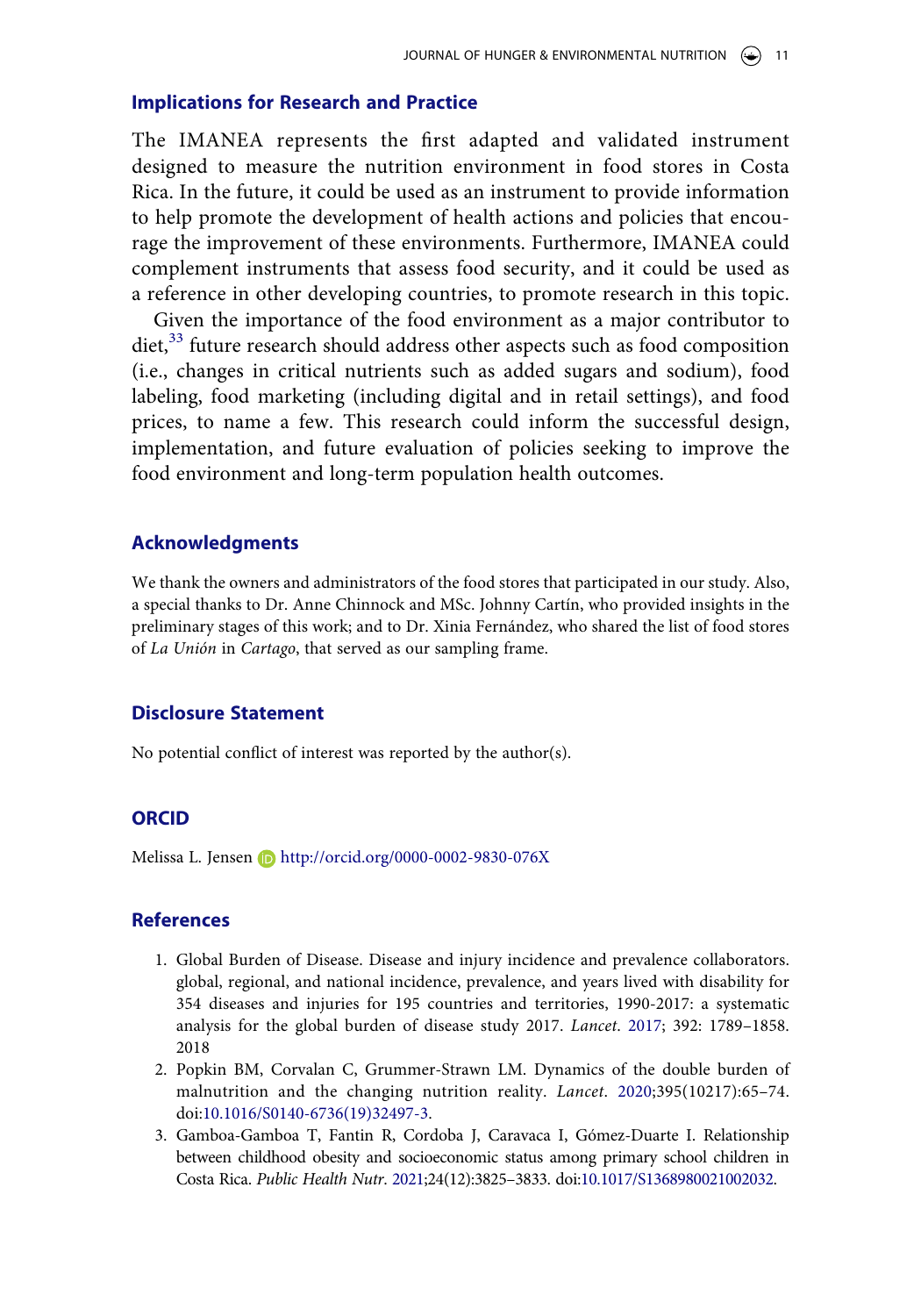- <span id="page-12-15"></span><span id="page-12-14"></span><span id="page-12-13"></span><span id="page-12-12"></span><span id="page-12-11"></span><span id="page-12-10"></span><span id="page-12-9"></span><span id="page-12-8"></span><span id="page-12-7"></span><span id="page-12-6"></span><span id="page-12-5"></span><span id="page-12-4"></span><span id="page-12-3"></span><span id="page-12-2"></span><span id="page-12-1"></span><span id="page-12-0"></span>12  $\left(\rightarrow\right)$  F. GOLFIN ET AL.
	- 4. Ministerio de Salud de Costa Rica, . Encuesta Nacional de Nutrición: 2008-2009. Fascículo 1: Antropometría. Available at: [https://www.binasss.sa.cr/opac-ms//media/](https://www.binasss.sa.cr/opac-ms//media/digitales/Encuesta%20Nacional%20de%20Nutrici%C3%B3n.%20Fasc%C3%ADculo%201.%20Antropometr%C3%ADa.pdf) [digitales/Encuesta%20Nacional%20de%20Nutrici%C3%B3n.%20Fasc%C3%ADculo%](https://www.binasss.sa.cr/opac-ms//media/digitales/Encuesta%20Nacional%20de%20Nutrici%C3%B3n.%20Fasc%C3%ADculo%201.%20Antropometr%C3%ADa.pdf) [201.%20Antropometr%C3%ADa.pdf.](https://www.binasss.sa.cr/opac-ms//media/digitales/Encuesta%20Nacional%20de%20Nutrici%C3%B3n.%20Fasc%C3%ADculo%201.%20Antropometr%C3%ADa.pdf) Accessed July 15, 2020.
	- 5. Panamerican Health Organization. Plan of action for the prevention of obesity in children and adolescents. [2014.](#page-1-5) Available at: [https://www.paho.org/hq/dmdocuments/](https://www.paho.org/hq/dmdocuments/2015/Obesity-Plan-Of-Action-Child-Eng-2015.pdf)  [2015/Obesity-Plan-Of-Action-Child-Eng-2015.pdf](https://www.paho.org/hq/dmdocuments/2015/Obesity-Plan-Of-Action-Child-Eng-2015.pdf). Accessed January 10, 2016.
	- 6. Honeycutt S, Davis E, Clawson M, Glanz K. Training for and dissemination of the Nutrition Environment Measures Surveys (NEMS). *Prev Chronic Dis*. [2010;](#page-1-6)7:A126.
	- 7. Leung CW, Laraia BA, Kelly M, et al. The influence of neighborhood food stores on change in young girls' body mass index. *Am J Prev Med*. [2011](#page-1-7);41(1):43–51. doi:[10.1016/j.](https://doi.org/10.1016/j.amepre.2011.03.013) [amepre.2011.03.013](https://doi.org/10.1016/j.amepre.2011.03.013).
	- 8. Pitt E, Gallegos D, Comans T, Cameron C, Thornton L. Exploring the influence of local food environments on food behaviours: a systematic review of qualitative literature. *Public Health Nutr*. [2017](#page-1-7);20(13):2393–2405. doi:[10.1017/S1368980017001069](https://doi.org/10.1017/S1368980017001069).
	- 9. Wedick NM, Ma Y, Olendzki BC, et al. Access to healthy food stores modifies effect of a dietary intervention. *Am J Prev Med*. [2015](#page-1-8);48(3):309–317. doi:[10.1016/j.](https://doi.org/10.1016/j.amepre.2014.08.020) [amepre.2014.08.020](https://doi.org/10.1016/j.amepre.2014.08.020).
	- 10. Larson NI, Story MT, Nelson MC. Neighborhood environments. disparities in access to healthy foods in the U.S. *Am J Prev Med*. [2009](#page-2-0);36(1):74–81.e10. doi:[10.1016/j.](https://doi.org/10.1016/j.amepre.2008.09.025) [amepre.2008.09.025](https://doi.org/10.1016/j.amepre.2008.09.025).
	- 11. Matozinhos FP, Gomes CS, Andrade ACDS, et al. Neighbourhood environments and obesity among adults: a multilevel analysis of an urban Brazilian context. *Prev Med Rep*. [2015;](#page-2-0)2:337–341. doi:[10.1016/j.pmedr.2015.04.019](https://doi.org/10.1016/j.pmedr.2015.04.019).
	- 12. Cobb LK, Appel LJ, Franco M, Jones-Smith JC, Nur A, Anderson CA. The relationship of the local food environment with obesity: a systematic review of methods, study quality, and results. *Obesity (Silver Spring)*. [2015;](#page-2-0)23(7):1331–1344. doi:[10.1002/](https://doi.org/10.1002/oby.21118) [oby.21118](https://doi.org/10.1002/oby.21118).
	- 13. Osei-Assibey G, Dick S, Macdiarmid J, et al. The influence of the food environment on overweight and obesity in young children: a systematic review. *BMJ Open*. [2012;](#page-2-0)2(6): e001538. doi:[10.1136/bmjopen-2012-001538](https://doi.org/10.1136/bmjopen-2012-001538).
	- 14. Powell LM, Zhao Z, Wang Y. Food prices and fruit and vegetable consumption among young American adults. *Health Place*. [2009;](#page-2-1)15(4):1064–1070. doi:[10.1016/j.](https://doi.org/10.1016/j.healthplace.2009.05.002) [healthplace.2009.05.002](https://doi.org/10.1016/j.healthplace.2009.05.002).
	- 15. Turner C, Aggarwal A, Walls H, et al. Concepts and critical perspectives for food environment research: a global framework with implications for action in low-and middle-income countries. *Glob Food Sec*. [2018;](#page-2-2)18:93–101. doi:[10.1016/j.gfs.2018.08.003.](https://doi.org/10.1016/j.gfs.2018.08.003)
	- 16. Lytle LA, Sokol RL. Measures of the food environment: a systematic review of the field, 2007–2015. *Health Place*. [2017;](#page-2-2)44:18–34.
	- 17. Turner C, Kalamatianou S, Drewnowski A, Kulkarni B, Kinra S, Kadiyala S. Food environment research in low- and middle-income countries: a systematic scoping review. *Adv Nutr*. [2019.](#page-2-3) doi:[10.1093/advances/nmz031.](https://doi.org/10.1093/advances/nmz031)
	- 18. Pérez-Ferrer C, Auchincloss AH, de Menezes Mc, et al. The food environment in Latin America: a systematic review with a focus on environments relevant to obesity and related chronic diseases. *Public Health Nut*. [2019;](#page-2-4)22(18):3447–3464.doi:[10.1017/](https://doi.org/10.1017/S1368980019002891) [S1368980019002891.](https://doi.org/10.1017/S1368980019002891)
	- 19. Glanz K, Sallis JF, Saelens BE, Frank LD. Nutrition Environment Measures Survey in Stores (NEMS-S): Development and Evaluation. *Am J Prev Med*. [2007;](#page-2-5)32(4):282–289. doi:[10.1016/j.amepre.2006.12.019](https://doi.org/10.1016/j.amepre.2006.12.019).